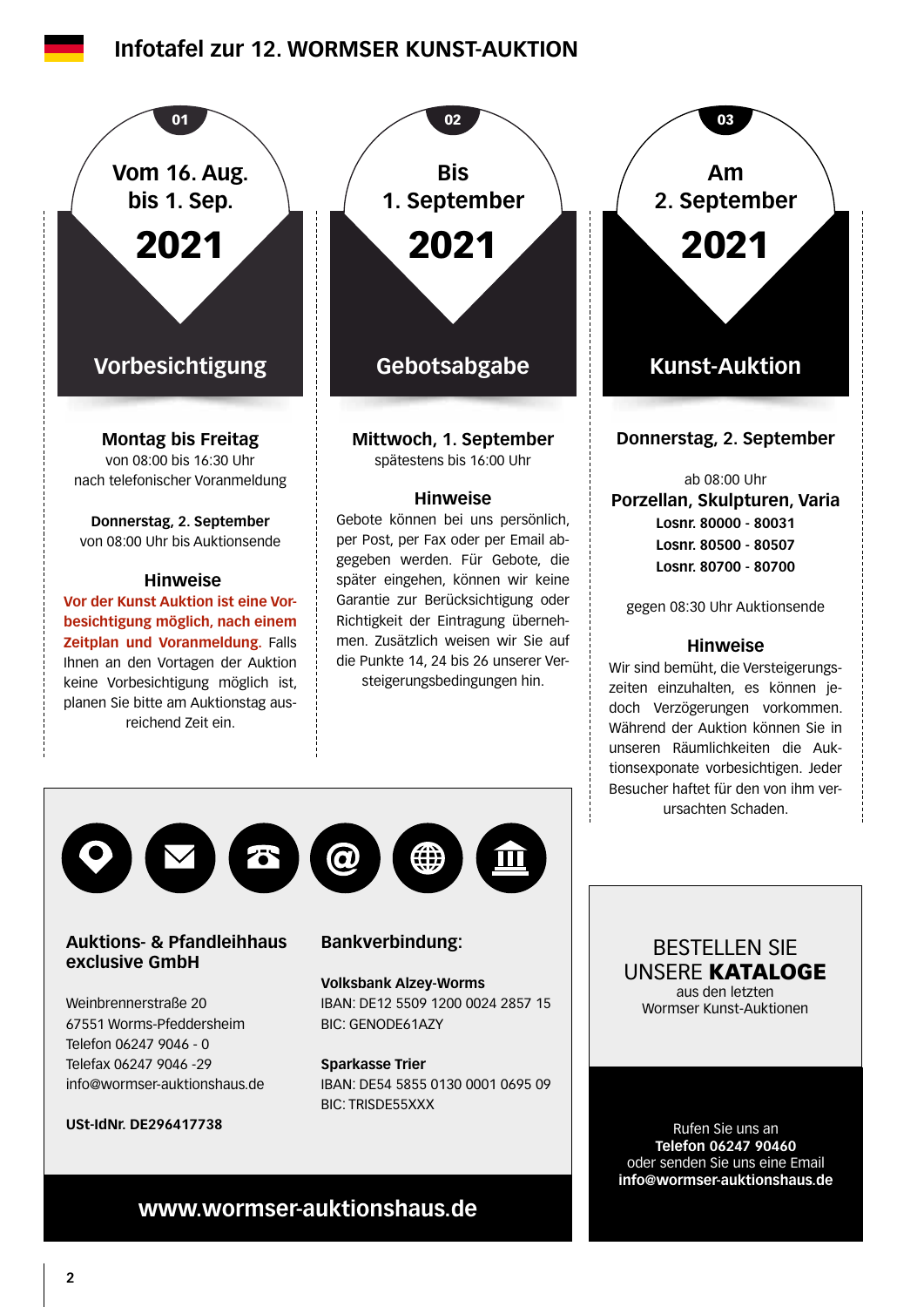# **Infotafel zu 12. WORMSER KUNST-AUKTION**





**Montag bis Freitag**  von 08:00 Uhr bis 16:30 Uhr

**Annahmeschluss**  15. Oktober 2021

### **Hinweise**

Einlieferungen von Auktionsexponaten sind jederzeit erwünscht. Bei größeren Objekten ist eine Übernahme bei Ihnen zu Hause möglich. Abholungen sind in Deutschland und im nahen europäischen Ausland möglich.

**Bitte**

**Vormerken**

**Am 1. Dezember** 2021

### **Mittwoch, 1. Dezember**

Ab sofort beginnen unsere sachkundigen Mitarbeiter mit den Vorbereitungen für die nächste Wormser Kunst-Auktion, sodass die eingelieferten Sammlerstücke optimal und einem großen Bieterpublikum zum besten Preis präsentiert werden können. Durch unser Auktionshaus erhalten Einlieferer und Bieter die perfekte Plattform.Wir freuen uns schon heute über Ihre Einlieferungen und Gebote.

Ihr Wormser Auktionsteam



ten i. H. v. 30,00 Euro je Monat fällig!

1. Dezember 2021



## Erfahrungen im Auktionshandel seit 1985

QR-CODE **Infotafel zur 12. WORMSER Kunst-AUKTION**

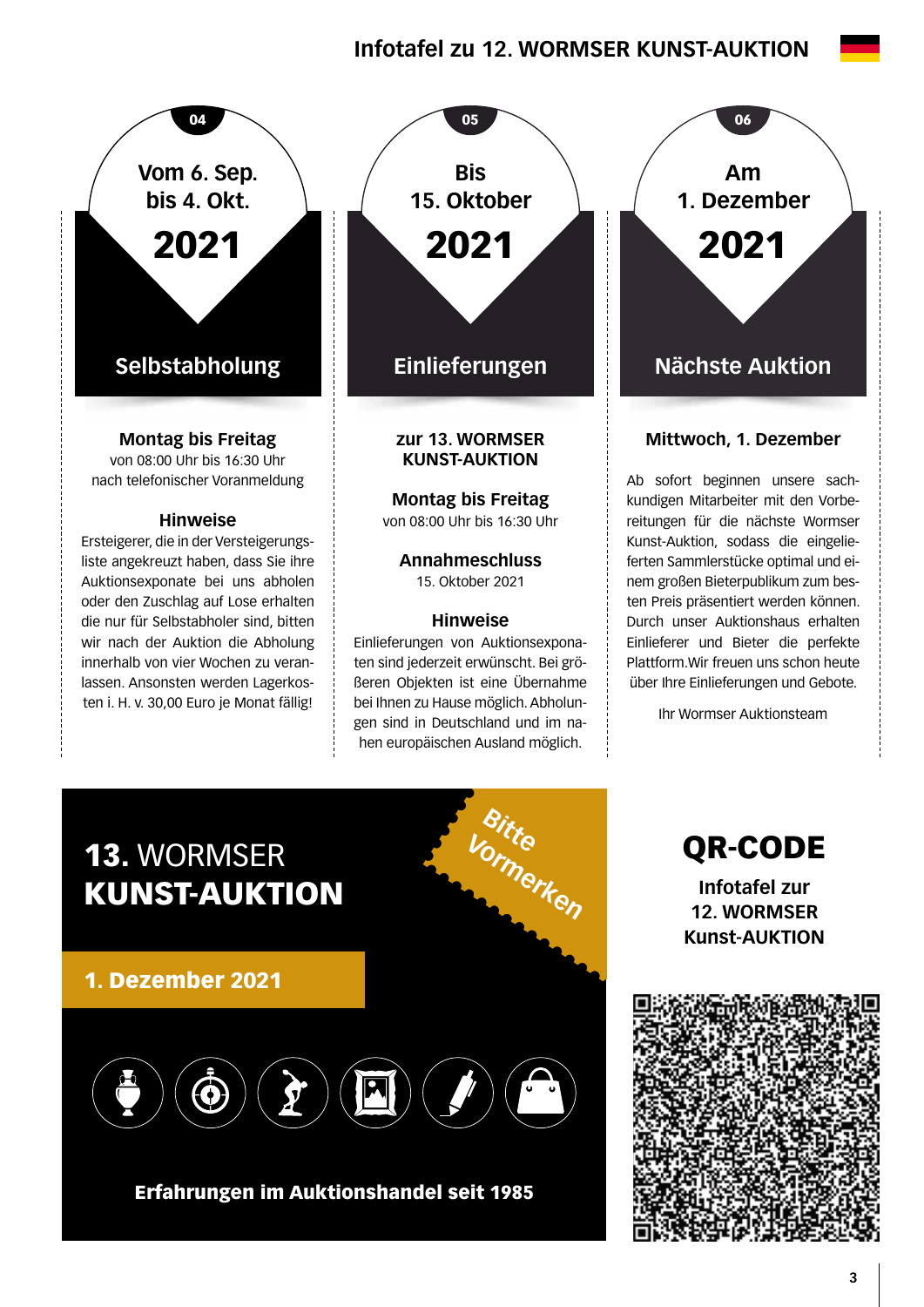





### **Auktions- & Pfandleihhaus exclusive GmbH**

Weinbrennerstraße 20 67551 Worms-Pfeddersheim, Germany Phone +49 6247 9046 - 0 Fax +49 6247 9046 -29 info@wormser-auktionshaus.de

### **VAT ID number DE296417738**

# $\bm{\varpi}$

### **Bank details:**

### **Volksbank Alzey-Worms** IBAN: DE12 5509 1200 0024 2857 15

BIC: GENODE61AZY

### **Sparkasse Trier**

IBAN: DE54 5855 0130 0001 0695 09 BIC: TRISDE55XXX

# ORDER OUR **CATALOGS**

from the last Worms art auctions

Give us a call **Telephone 06247 90460** or send us an email **info@wormser-auktionshaus.de**

# **www.wormser-auktionshaus.de**